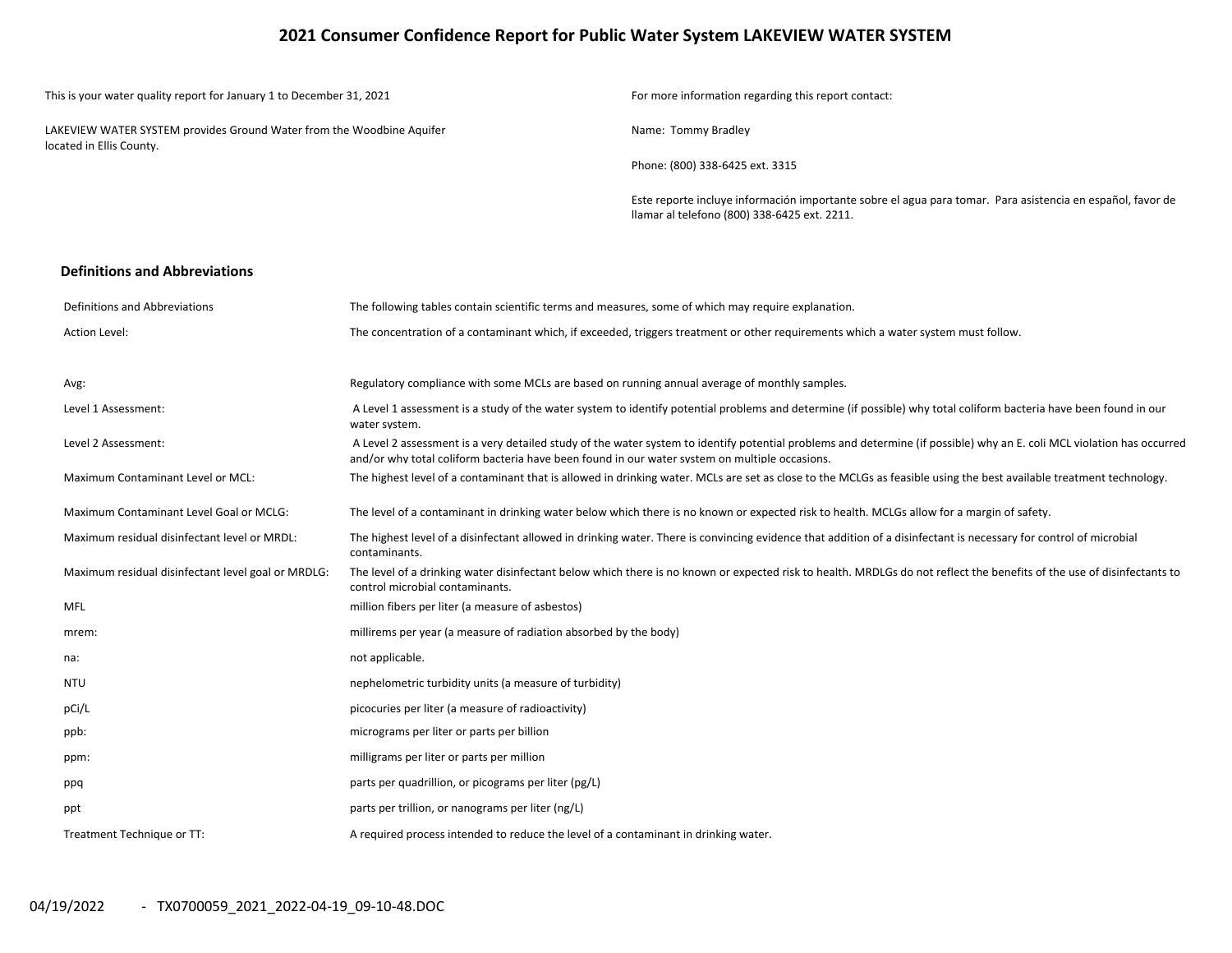## **Information about your Drinking Water**

The sources of drinking water (both tap water and bottled water) include rivers, lakes, streams, ponds, reservoirs, springs, and wells. As water travels over the surface of the land or through the ground, it dissolves naturally‐occurring minerals and, in some cases, radioactive material, and can pick up substances resulting from the presence of animals or from human activity.

Drinking water, including bottled water, may reasonably be expected to contain at least small amounts of some contaminants. The presence of contaminants does not necessarily indicate that water poses <sup>a</sup> health risk. More information about contaminants and potential health effects can be obtained by calling the EPAs Safe Drinking Water Hotline at (800) 426‐4791.

Contaminants that may be present in source water include:

‐ Microbial contaminants, such as viruses and bacteria, which may come from sewage treatment plants, septic systems, agricultural livestock operations, and wildlife.

‐ Inorganic contaminants, such as salts and metals, which can be naturally‐occurring or result from urban storm water runoff, industrial or domestic wastewater discharges, oil and gas production, mining, or farming.

‐ Pesticides and herbicides, which may come from <sup>a</sup> variety of sources such as agriculture, urban storm water runoff, and residential uses.

‐ Organic chemical contaminants, including synthetic and volatile organic chemicals, which are by‐products of industrial processes and petroleum production, and can also come from gas stations, urban storm water runoff, and septic systems.

‐ Radioactive contaminants, which can be naturally‐occurring or be the result of oil and gas production and mining activities.

In order to ensure that tap water is safe to drink, EPA prescribes regulations which limit the amount of certain contaminants in water provided by public water systems. FDA regulations establish limits for contaminants in bottled water which must provide the same protection for public health.

Contaminants may be found in drinking water that may cause taste, color, or odor problems. These types of problems are not necessarily causes for health concerns. For more information on taste, odor, or color of drinking water, please contact the system's business office.

You may be more vulnerable than the general population to certain microbial contaminants, such as Cryptosporidium, in drinking water. Infants, some elderly, or immunocompromised persons such as those undergoing chemotherapy for cancer; persons who have undergone organ transplants; those who are undergoing treatment with steroids; and people with HIV/AIDS or other immune system disorders, can be particularly at risk from infections. You should seek advice about drinking water from your physician or health care providers. Additional guidelines on appropriate means to lessen the risk of infection by Cryptosporidium are available from the Safe Drinking Water Hotline (800‐426‐4791).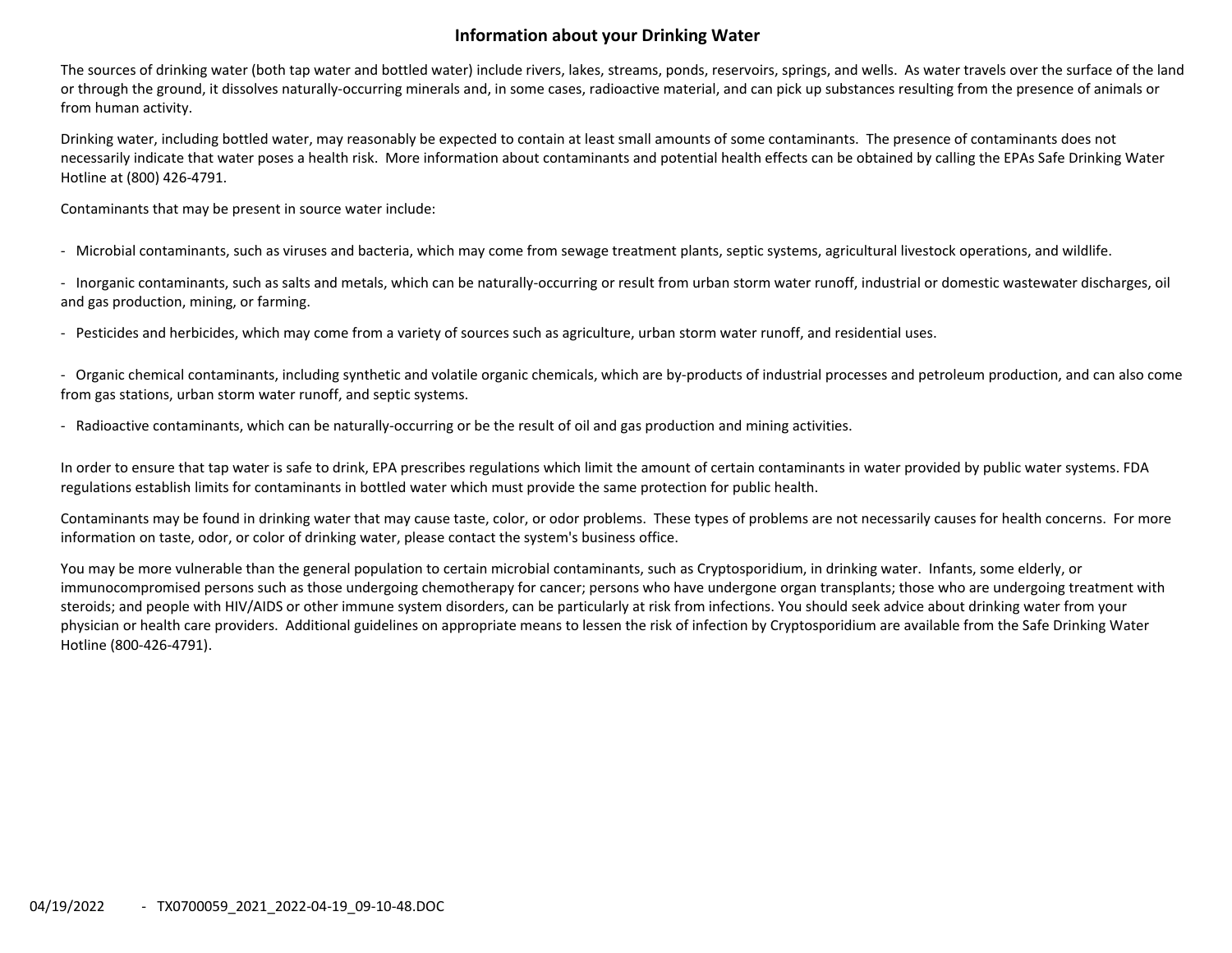If present, elevated levels of lead can cause serious health problems, especially for pregnant women and young children. Lead in drinking water is primarily from materials and components associated with service lines and home plumbing. We are responsible for providing high quality drinking water, but we cannot control the variety of materials used in plumbing components. When your water has been sitting for several hours, you can minimize the potential for lead exposure by flushing your tap for 30 seconds to 2 minutes before using water for drinking or cooking. If you are concerned about lead in your water, you may wish to have your water tested. Information on lead in drinking water, testing methods, and steps you can take to minimize exposure is available from the Safe Drinking Water Hotline or at http://www.epa.gov/safewater/lead.

This is an alert about your drinking water and <sup>a</sup> cosmetic dental problem that might affect children under nine years of age. At low levels, fluoride can help prevent cavities, but children drinking water containing more than 2 milligrams per liter (mg/L) of fluoride may develop cosmetic discoloration of their permanent teeth (dental fluorosis). The drinking water provided by your community water system Lakeview has <sup>a</sup> fluoride concentration of **2.56** mg/L.

Dental fluorosis, in its moderate or severe forms, may result in <sup>a</sup> brown staining and/or pitting of the permanent teeth. This problem occurs only in developing teeth, before they erupt from the gums. Children under nine should be provided with alternative sources of drinking water or water that has been treated to remove the fluoride to avoid the possibility of staining and pitting of their permanent teeth. You may also want to contact your dentist about proper use by young children of fluoride-containing products. Older children and adults may safely drink the water.

For more information, please call Tommy Bradley of Lakeview at (800) 338‐6425 ext. 3315. Some home water treatment units are also available to remove fluoride from drinking water. To learn more about available home water treatment units, you may call NSF International at 1‐877‐8‐NSF‐HELP.

#### **Public Participation Opportunities**

Date: August 1, 2022 Time: 10:00 a.m. Location: HILCO United Services, 4581 FM 933, Whitney, TX 76692

### **Information about Source Water**

| <b>Water System Detail Information</b> |             |              |                              |                |              |                              |                         |  |  |
|----------------------------------------|-------------|--------------|------------------------------|----------------|--------------|------------------------------|-------------------------|--|--|
| Water System No.:                      |             | TX0700059    |                              | $\mathcal{C}$  |              |                              |                         |  |  |
| Water System Name:                     |             |              | <b>LAKEVIEW WATER SYSTEM</b> | <b>GW</b>      |              |                              |                         |  |  |
| <b>Principal County Served:</b>        |             | <b>ELLIS</b> |                              |                |              | System Status:               | $\overline{A}$          |  |  |
| Principal City Served:                 |             |              |                              |                |              | <b>Activity Date:</b>        | $01 - 01 - 1913$        |  |  |
| <b>PBCU Sample Summary Results</b>     |             |              |                              |                |              |                              |                         |  |  |
| <b>MP Begin Date</b>                   | <b>Type</b> |              | # Samples                    | <b>Measure</b> | <b>Units</b> | <b>Analyte Code/Name</b>     | <b>Last Sample Date</b> |  |  |
| 01-01-2017<br>12-31-2019               | AL          |              | 0 Exceeding Action Level     |                |              | <b>CU90 - COPPER SUMMARY</b> |                         |  |  |
| 01-01-2017<br>12-31-2019               | 90%         |              | 5                            | 0.1            | MG/L         | <b>CU90 - COPPER SUMMARY</b> | 08-23-2019              |  |  |
| 01-01-2017<br>12-31-2019               | 90%         |              | 5                            | $\mathbf{0}$   | MG/L         | PB90 - LEAD SUMMARY          | 08-23-2019              |  |  |
| 01-01-2017<br>12-31-2019               | AL          |              | 0 Exceeding Action Level     |                |              | PB90 - LEAD SUMMARY          |                         |  |  |
| 01-01-2016<br>12-31-2016               | 90%         |              | 5                            | 0.09           | MG/L         | <b>CU90 - COPPER SUMMARY</b> | $09-13-2016$            |  |  |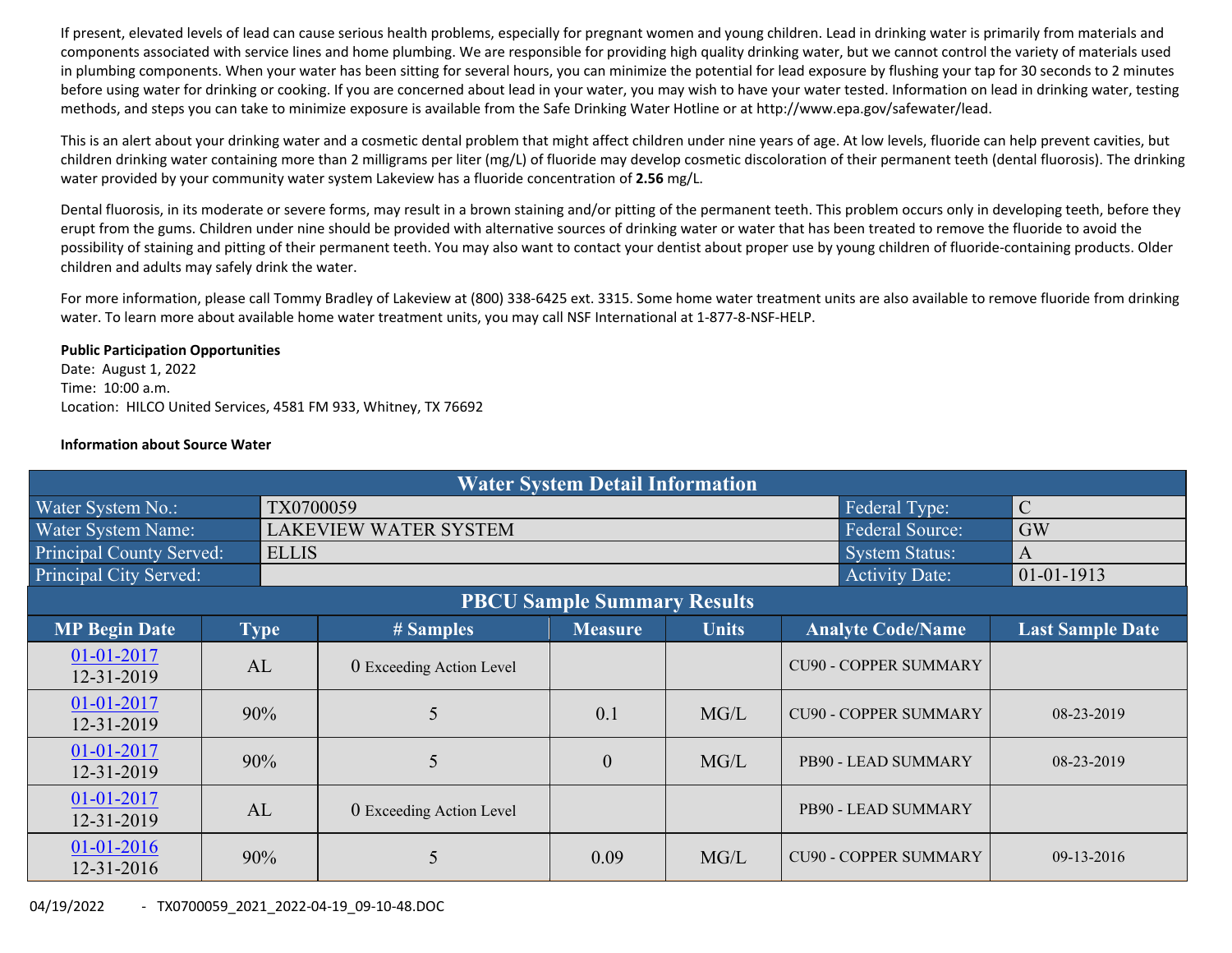| 01-01-2016<br>12-31-2016       | AL  | 0 Exceeding Action Level |                  |      | <b>CU90 - COPPER SUMMARY</b> |            |
|--------------------------------|-----|--------------------------|------------------|------|------------------------------|------------|
| $01 - 01 - 2016$<br>12-31-2016 | AL  | 0 Exceeding Action Level |                  |      | PB90 - LEAD SUMMARY          |            |
| 01-01-2016<br>12-31-2016       | 90% | 5                        | $\overline{0}$   | MG/L | PB90 - LEAD SUMMARY          | 09-13-2016 |
| $01 - 01 - 2012$<br>12-31-2014 | AL  | 0 Exceeding Action Level |                  |      | <b>CU90 - COPPER SUMMARY</b> |            |
| $01 - 01 - 2012$<br>12-31-2014 | 90% | $\overline{4}$           | 0.11             | MG/L | <b>CU90 - COPPER SUMMARY</b> | 09-11-2014 |
| $01 - 01 - 2012$<br>12-31-2014 | AL  | 0 Exceeding Action Level |                  |      | PB90 - LEAD SUMMARY          |            |
| 01-01-2012<br>12-31-2014       | 90% | $\overline{4}$           | $\boldsymbol{0}$ | MG/L | PB90 - LEAD SUMMARY          | 09-11-2014 |
| 01-01-2001<br>12-31-2009       | 90% | $\overline{4}$           | 0.139            | MG/L | <b>CU90 - COPPER SUMMARY</b> | 09-21-2009 |
| $01 - 01 - 2001$<br>12-31-2009 | AL  | 0 Exceeding Action Level |                  |      | <b>CU90 - COPPER SUMMARY</b> |            |
| $01 - 01 - 2001$<br>12-31-2009 | 90% | $\overline{4}$           | 0.00171          | MG/L | PB90 - LEAD SUMMARY          | 09-21-2009 |
| $01 - 01 - 2001$<br>12-31-2009 | AL  | 0 Exceeding Action Level |                  |      | PB90 - LEAD SUMMARY          |            |

TCEQ completed an assessment of your source water, and results indicate that some of our sources are susceptible to certain contaminants. The sampling requirements for your water system is based on this susceptibility and previous sample data. Any detections of these contaminants will be found in this Consumer Confidence Report. For more information on source water assessments and protection efforts at our system contact Tommy Bradley at (800) 338‐6425 ext. 3315.

| Lead and Copper | <b>Date Sampled</b> | <b>MCLG</b> | <b>Action Level (AL)</b> | 90th Percentile | # Sites Over AL | Units | <b>Violation</b> | <b>Likely Source of Contamination</b>                                                                         |
|-----------------|---------------------|-------------|--------------------------|-----------------|-----------------|-------|------------------|---------------------------------------------------------------------------------------------------------------|
| Copper          | 08/23/2019          | 1.3         | 1.3                      | 0.1             |                 | ppm   | N                | Erosion of natural deposits; Leaching from wood<br>preservatives; Corrosion of household plumbing<br>systems. |